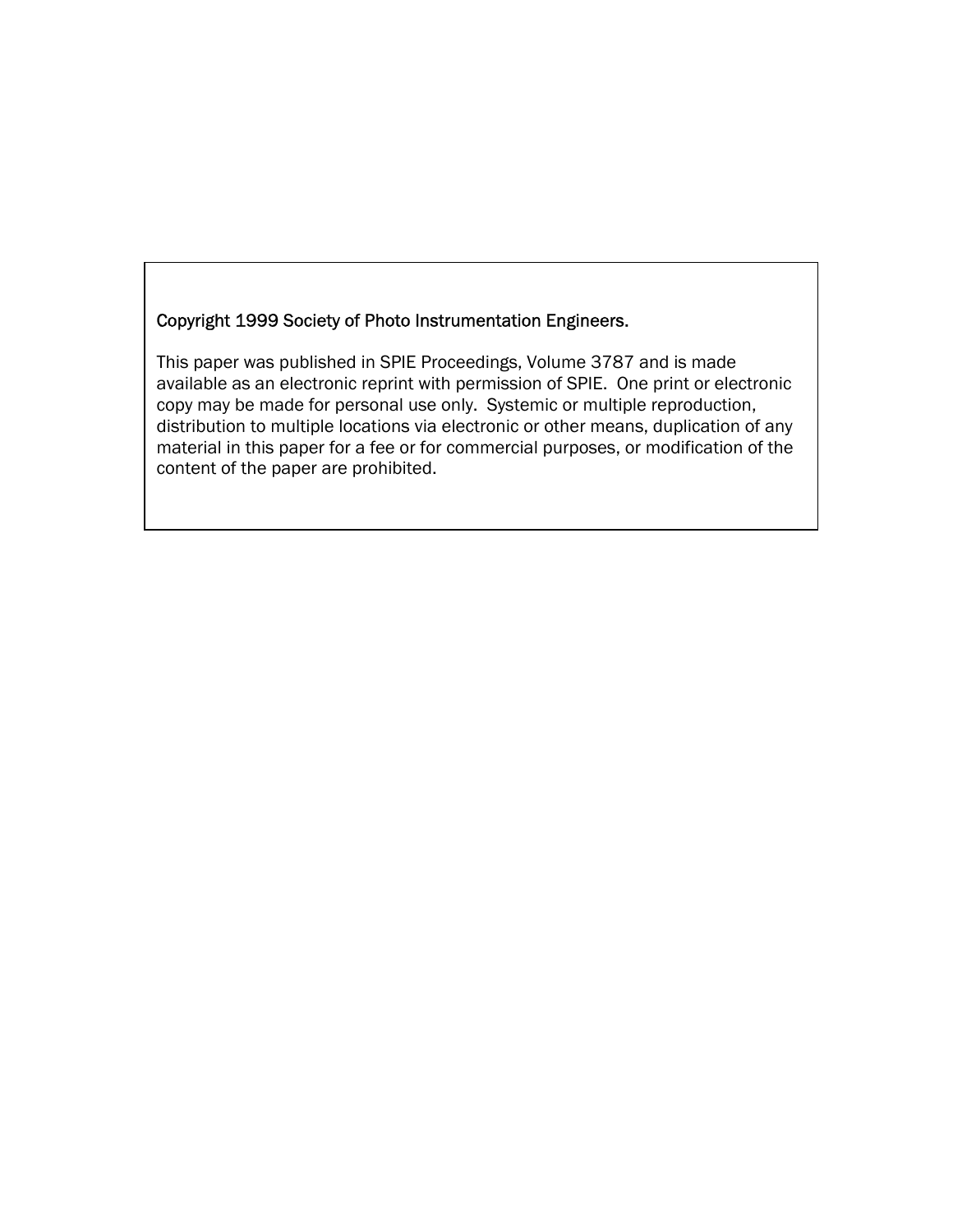# Liquid Crystal on VLSI Silicon Optical Phased Array

J. E. Stockley, I). Subacius, and S. A. Serati

# Boulder Nonlinear Systems, Inc. 450 Courtney Way Unit 1 07 Lafayette CO 80026

## ABSTRACT

Several applications for solid-state, random access beam directors have emerged in recent years, including scanners, laser radar components, interconnects, elements for addressing holographic storage, beam routing devices, and adaptive switching networks. We discuss implementation of optical phased arrays using a liquid crystal on silicon approach. By using very large scale integration (VLSI) technology, each element of the array is individually addressable. This allows the device to spatially correct both static and dynamic phase distortions as it steers the beam (or field of regard). In addition, this technology lends itself to the possibility of scaling to large (several centimeters) aperture.

Currently VLSI foundries are pushing for small feature size and higher operating voltages. These ongoing developments in integrated circuit fabrication processes result in devices exhibiting excellent electrical performance, but poor optical quality. Increased reflectivity and planarization are necessary to produce high efficiency beam steering devices. Steps taken to improve optical performance of silicon backplanes will also be discussed.

Keywords: beam steering, liquid crystal on silicon, optical phased array

#### 1. INTRODUCTION

Diffractive beamsteerers are essentially an optical phased array analogous to some radar systems. Alternatively, the optical phased array can be thought of as a quantized multiple level phase grating. The more phase levels used in the array, the higher the diffraction efficiency. For example, a binary phase grating ideally provides a diffraction efficiency of 40.5% in each of the two first order diffracted beams. If more than two phase levels are used, and the complex plane is uniformly sampled, the profile becomes asymmetric like a blazed grating which results in an increase in the efficiency of the favored first diffracted order. For a quantized phase grating using three phase levels the ideal first order diffraction efficiency is 68.4%, while for 4 phase levels, it increases to 81%. For more than four levels the improvement in diffraction efficiency with increasing number of phase levels slows. At 5 levels the percentage of light diffracted into the first order is ideally 87.5% and for 8 phase levels the ideal first order diffraction efficiency is 94.9%.

Optical phased arrays can be implemented using liquid crystals to produce the phase shift. Liquid crystal optical modulators offer several advantages including large modulation depth, inertialess switching, low power dissipation, potential for large aperture operation, and low cost. Liquid crystal modulators can also provide for a variety of optical transmittance characteristics. The different types of modulation that can be achieved with liquid crystal devices include: bipolar, real-axis, phase-only, coupled phase-amplitude and broad band phase shifters'. The various optical transmittance characteristics of liquid crystal modulators depend on the modulator architecture and the material used, as does the response time. Response times can range from several ms to 1 us.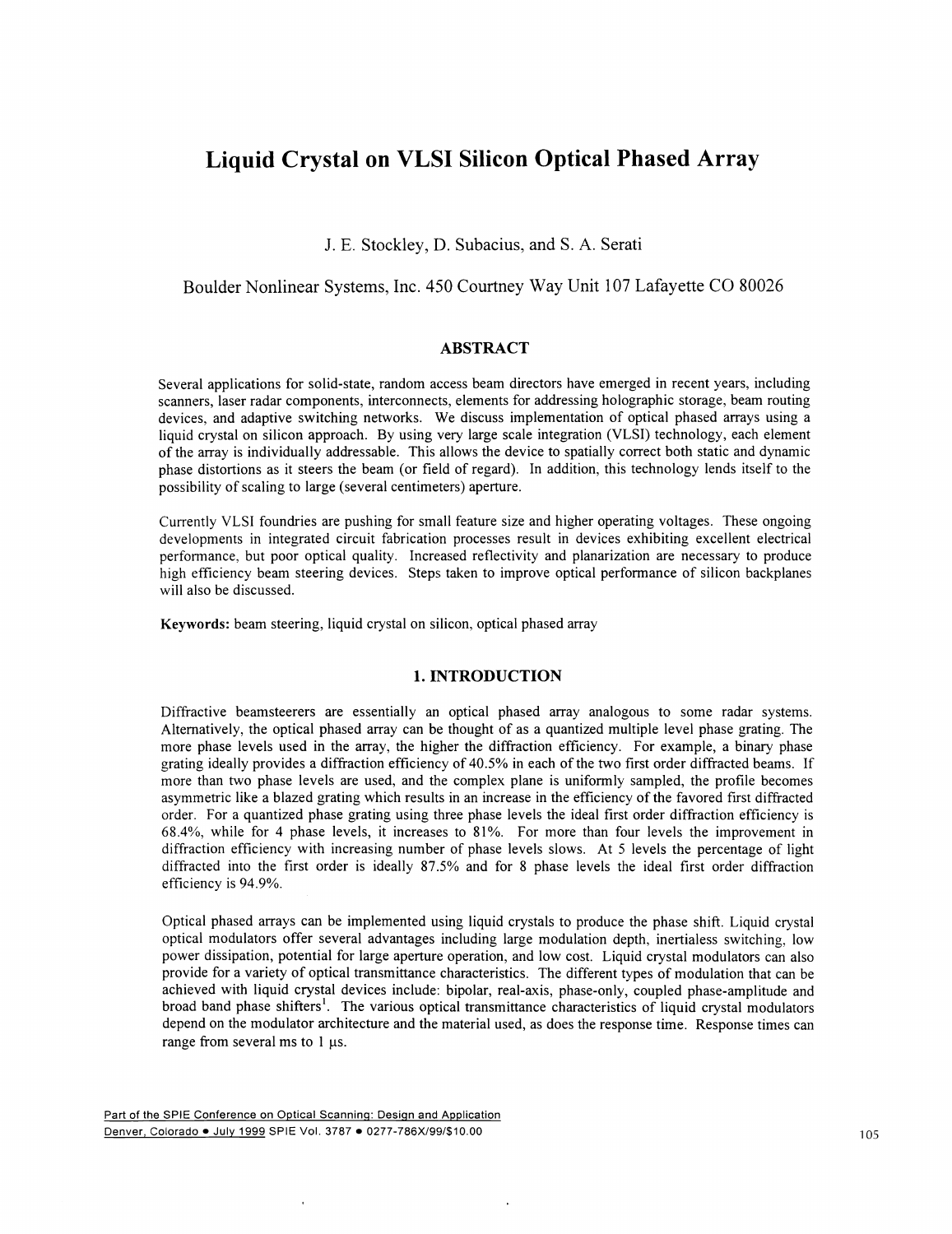Due to the effects of fringing fields on the liquid crystal between electrode lines, the actual phase profile is not a series of quantized steps but is smoothed such that the device more closely resembles a blazed grating. Ideal blaze gratings approach a diffraction efficiency of 1 . In addition to the phase profile, device efficiency also depends on the effective fill factor. The effective fill factor is governed by the size of the flyback region (where the phase reset defining a grating period occurs) relative to the size of the grating period<sup>2</sup>. That is, the far field diffraction pattern is convolved with a pixel function which envelopes the far field such that efficiency decreases for larger angles. In addition to non-ideal phase profiles, there is an insertion loss that needs to be considered<sup>3</sup>. The insertion loss includes such things as non-ideal mirror reflectivity, Fresnel losses, absorption by and scatter due to the modulating medium and/or structure.

The deflection angle for a diffractive beamsteerer,  $\theta_m$ , is given by

$$
\theta_m = \sin^{-1}\left(\frac{m\lambda}{d}\right) \quad . \tag{1}
$$

Here m is the diffracted order (usually only the first order is considered),  $\lambda$  is the vacuum wavelength and d is the (variable) grating period. Note that due to the nature of diffractive devices, steering is in general not continuous, though techniques can be used to make the steering appear continuous. A major advantage of diffractive devices is that the addressable angles can be randomly accessed.

An additional advantage of diffractive beamsteerers is the potential for two-dimensional steering using a single device. However, fabrication limitations restrict two-dimensional steering to small angles at this time. One-dimensional diffractive beamsteerers can be cascaded to steer in two dimensions.

## 2. PROTOTYPE LIQUID CRYSTAL OPTICAL PHASED ARRAY

#### 2.1 VLSI Backplane Specifications

The prototype backplane has been fabricated and has the following specifications:

- The electrode elements are 0.9 micron wide lines separated by 0.9 micron wide spaces.
- . There are 4096 individually addressable electrodes.
- The number of resolvable spots will be more than  $128<sup>4</sup>$ .
- . The aperture is designed to be 7.4 mm square. In the future (2-3 years), we intend to increase this size.
- The individual pixels are 0.9 microns wide and 7.4 mm long.
- Our design wavelength is  $1.5 \mu m$ . However, these devices will be adaptable to other wavelengths, within the basic constraints of the backplane and liquid crystal material.

The second generation backplane that we are currently developing is similar, but the wafers are being planarized at the VLSI foundry. The primary change in the VLSI design between the prototype and the latest backplane is the duty cycle of the pixels. The pixels are 1.0 micron wide and the interpixel gap is 0.8 microns for the updated design.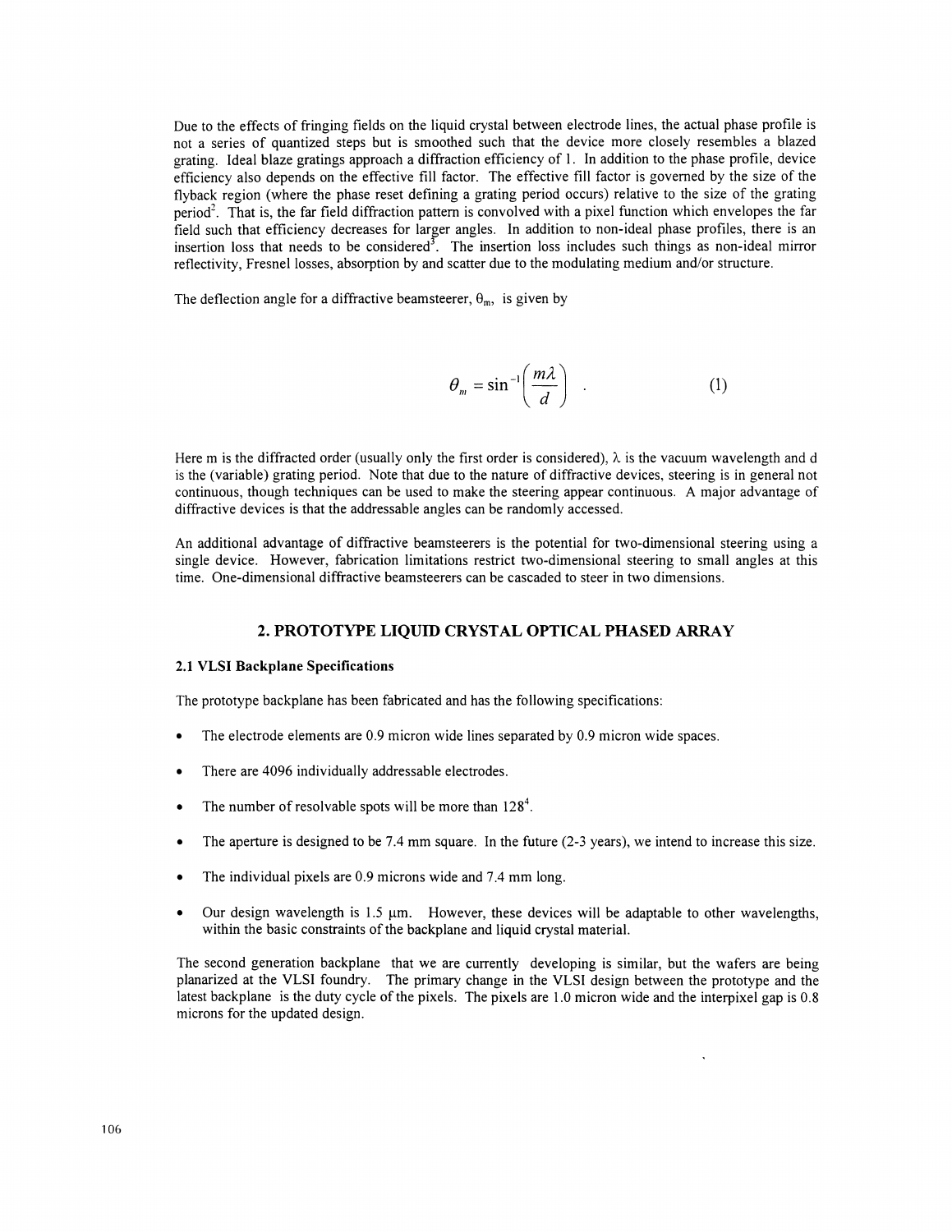#### 2.2 LC Materials

The VLSI backplane is limited to a maximum of 5V of output. While 40 V levels are possible for VLSI devices, the high voltage technology is not yet available for the 0.6 micron process which is being used to obtain the sub-micron interpixel gap. Moreover, the industry is being driven toward higher resolution lithography which can be obtained more easily with lower driving voltages. Consequently, it is necessary that the LC used for the modulator provide a full wave of modulation depth at signals of 5 Volts or less. The voltage responses of some of the potential LC candidates have been measured. Percentage of the desired modulation depth as a function of driving voltage has been measured for the commercial LC materials: E7, E44, and BL066 all from Merck. Each of the three cells was gapped to a thickness that corresponds to a half-wave of retardation at 1 500 nm. The modulators are intended to provide information applicable to the reflection mode configuration of the beamsteerer. Figure 1 is a plot showing the modulation vs. voltage for each of the three commercial candidates. BL066 is a low threshold mixture and exhibits the largest modulation depth for voltages less than 5V. Using the exact half-wave gap thickness, none of these materials provides sufficient modulation depth at likely addressing levels. That is, complete switching to obtain homeotropic director orientation requires more than 5 V. One possible solution would be to use a much thicker gap; however, speed and diffraction effects become issues. A better approach involves doping the LC materials with dye to enhance the dielectric anisotropy and improve the switching characteristics for TTL level voltages.



Figure 1. Percent modulation depth as a function of voltage. The desired modulation depth is half-wave at 1500 nm. Thus, these devices mimic a reflection mode modulator. Physical device thicknesses were 4 microns for the BL066 and E7 and 3.5 microns for the E44.

We have used the azo-dye designated C5 to enhance the dielectric anisotropy of two liquid crystal materials<sup>5</sup>. The dye also slightly enhances the optical anisotropy of the materials so thinner cells can be used to achieve the desired modulation depth. Figure 2 is a plot of the percentage of modulation depth for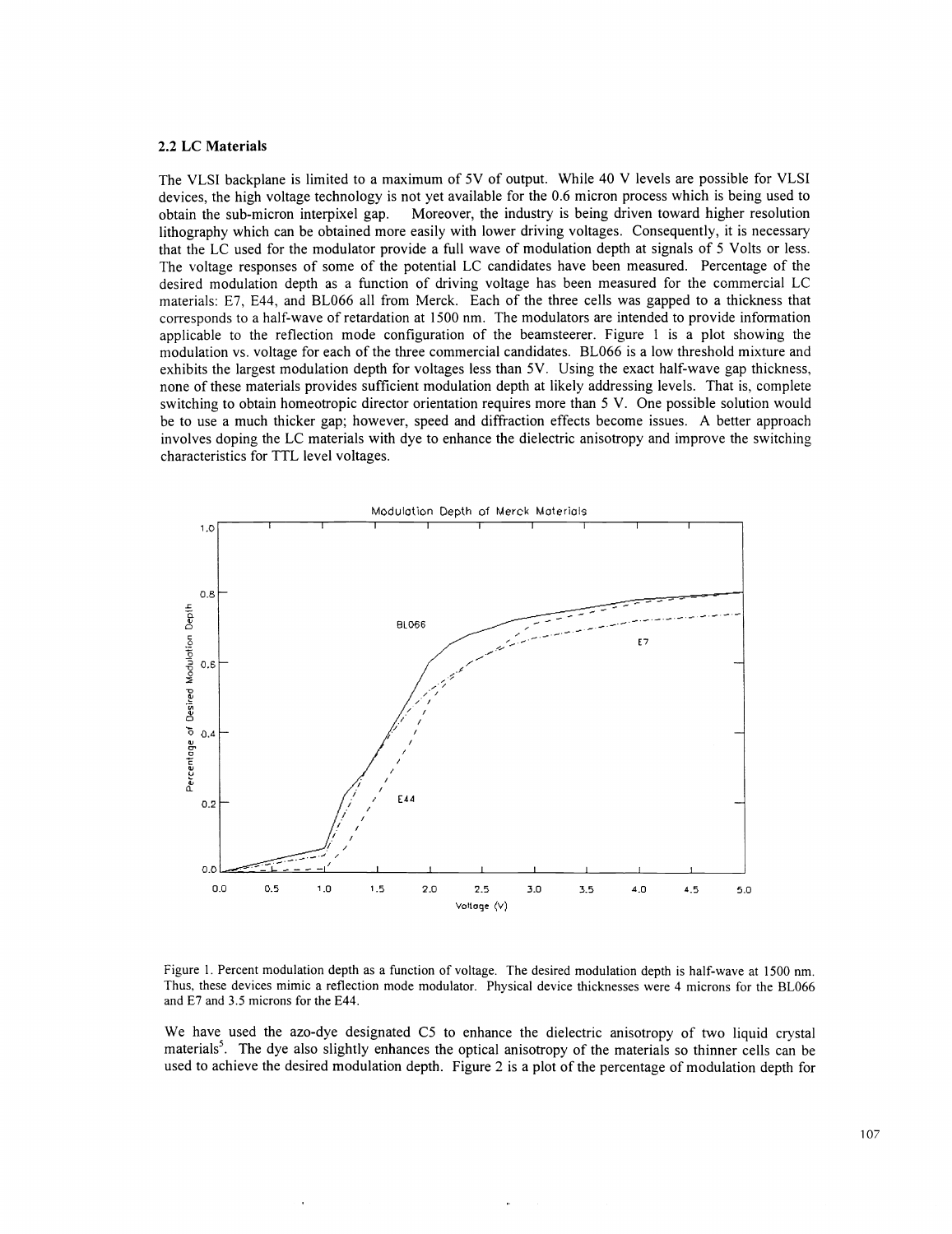BL066 and PTTP, a high birefringent experimental material<sup>6</sup>. We also investigated modulators using these materials after they had been doped with the azo-dye. Note that the threshold voltage and saturation voltage decreases for both of these materials when doped with the azo-dye. We achieved good miscibility for 20% dye in the Merck material, and 10% dye in the PTTP. The amount of dye in each material could probably be increased by half again as much, but doubling the content might be pushing the limitations of the dye solubility in the respective materials. These are encouraging results, especially for the dye-doped BL066 which achieved full modulation at an rms voltage level below 1.5 V for the device measured here. For this material, TTL level voltages, even addressed through a dielectric stack, will attain the desired modulation depth. More will be known once the backplanes described in the following section have been thoroughly tested.



Figure 2. Modulation Depth as a function of applied Voltage (rms) for two different liquid crystal materials and their dye-doped counterparts.

#### 3. DIFFRACTION EXPERIMENTS

#### 3.1 VLSI backplane diffraction

The prototype backplanes have been tested optically. The initial characterization concentrated on the innate diffraction properties of the backplanes. The optical set-up for the test is shown in Figure 3. Light from a laser is polarized and directed onto the backplane. The reflected light is analyzed and detected. The lower orders of the diffraction pattern, corresponding to the data presented below in this section are shown in Figure 4.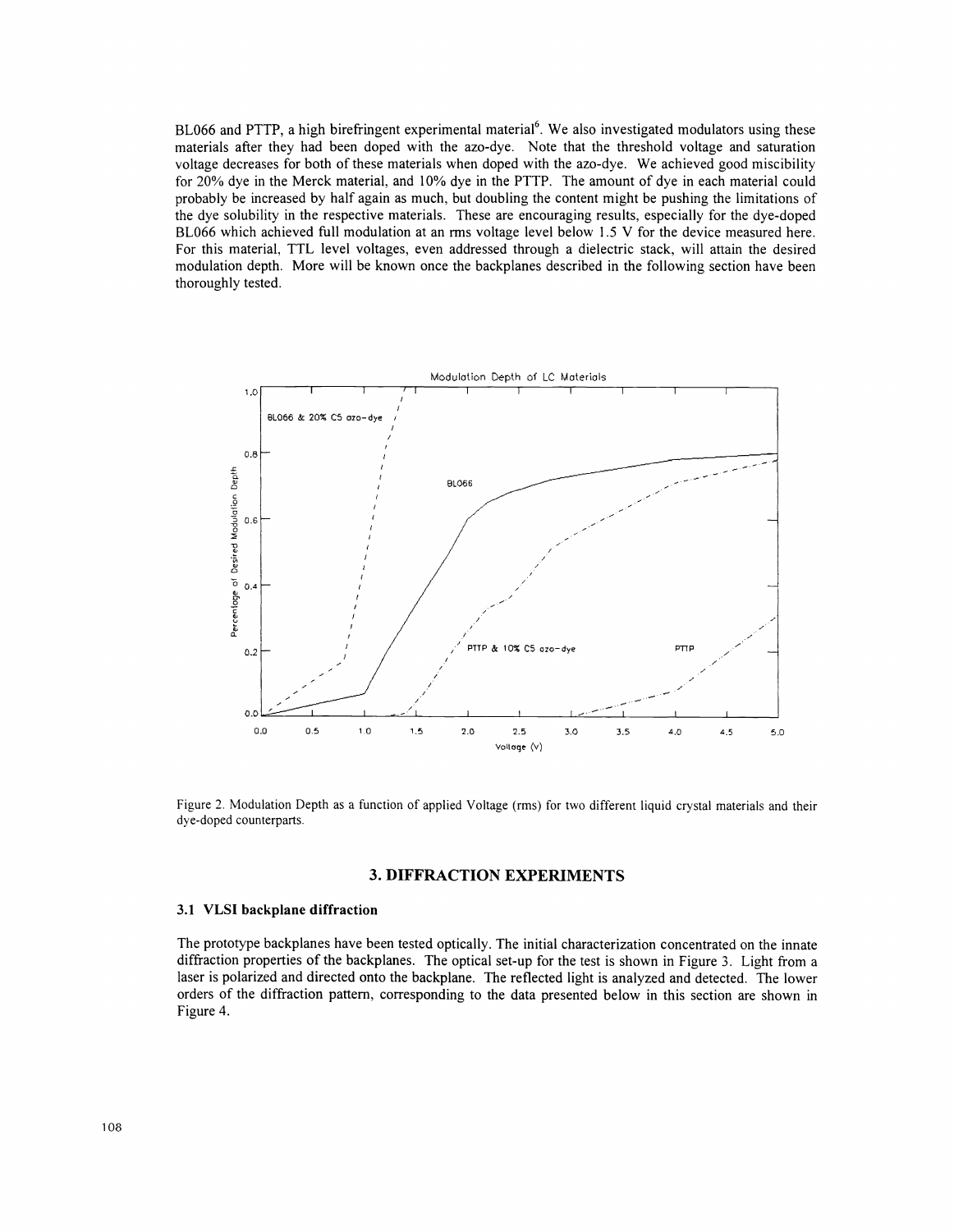

Figure 3. VLSI backplane diffraction test set—up.



Figure 4. Typical diffraction pattern for the VLSI backplanes. The horizontal orders are due to the electrodes, while the vertical orders are due to the slotted ground planes.

For the first set of diffraction experiments a bare backplane is illuminated. Initially the source is a helium neon laser operating at 632.8 nm. The list below gives the normalized intensity in some ofthe lower orders depicted in Figure 4. Note that about 22.5% remains in the zero order. This is an improvement by a factor of 2 over our current 2-D SLM devices and an indication of the reduced surface roughness of the Metal 2 electrodes.

The results presented here are for the incident light polarized parallel to the electrodes. Similar diffraction intensities were obtained for light polarized perpendicular to the electrodes, This is an interesting result in that a high frequency grating should be strongly polarization dependent. One possibility for the similarity of the diffraction characteristics could be that polarization effects are negated by the indiscriminant absorption of approximately 50% ofthe light by the AR coating that was previously deposited during VLSI lithographic processing. Removal of this coating has become a key task for the second-generation backplane currently under development.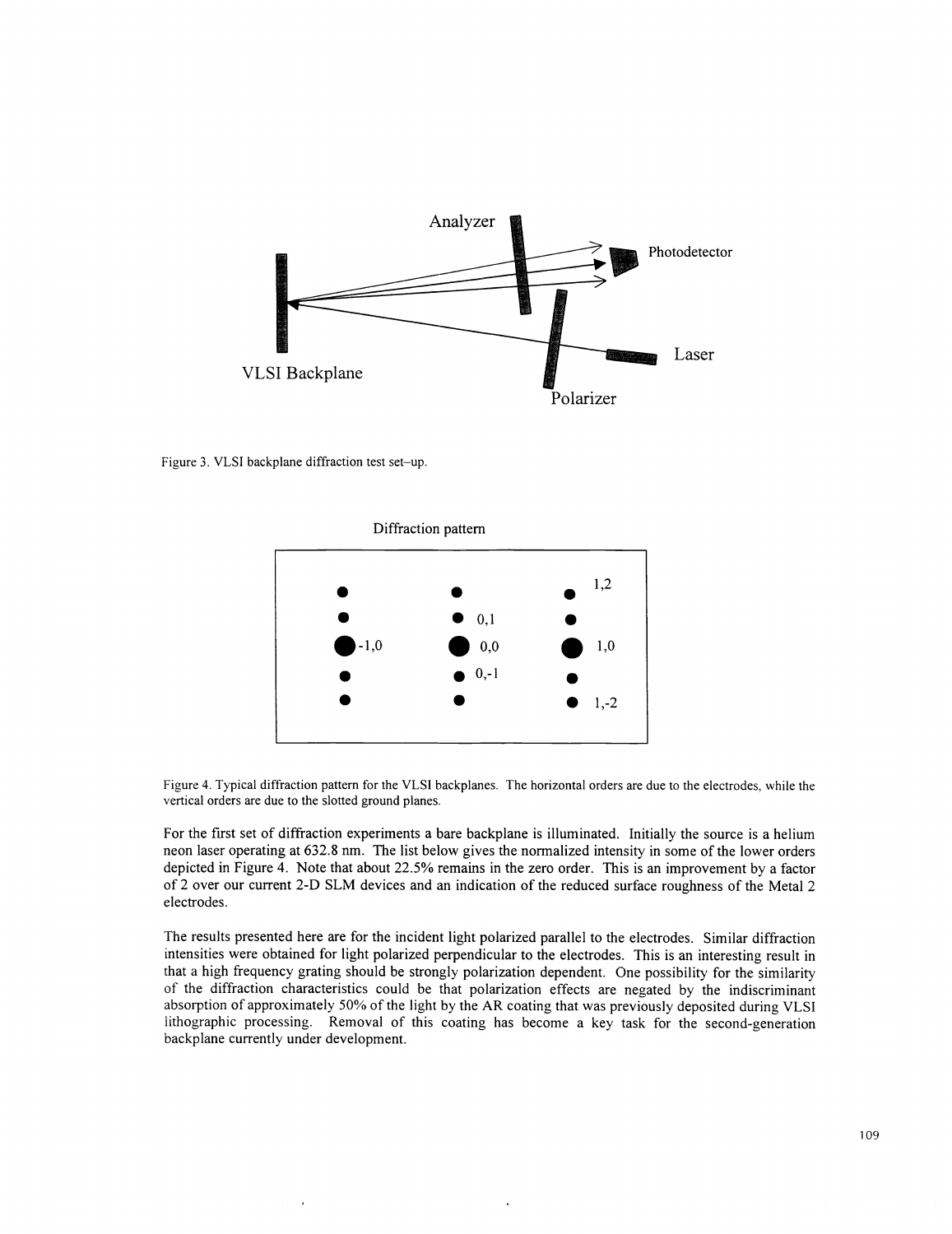Results of HeNe probe  $\lambda = 632.8$  nm incident on a bare backplane:

| $I_{inc} = 1$                   | $I_{0,0} = 0.225$              |
|---------------------------------|--------------------------------|
| $I_{1,0}$ =0.081                | $I_{1,-1} = 7.4 \cdot 10^{-4}$ |
| $I_{1,-2} = 6.6 \cdot 10^{-4}$  | $1_{-1,0} = 0.069$             |
| $I_{-1,-2} = 7.6 \cdot 10^{-4}$ | $I_{2,0} = 0.048$              |
| $I_{2,-1} = 9.5 \cdot 10^{-4}$  | $I_{-2.0} = 0.052$ .           |

Next, the laser source was changed to a diode laser operating at 1540 nm. The results for the dominant lower orders are presented below. Again, for the results shown here, the incident light is polarized coincident with the direction of the electrode array. Similar intensities were obtained for the orthogonal polarization. For this wavelength even more of the incident light remains in the zero order. This can be attributed to the relative size of the two test wavelengths with respect to the electrode period.

Diode laser  $\lambda = 1540$  nm incident on a bare backplane:

 $I_{\text{inc}} = 1$   $I_{0.0} = 0.621$ 

 $l_{1.0} = 0.027$   $l_{-1.0} = 0.016$ .

#### 3.2 Liquid crystal beamsteerer preliminary results

For the second set of experiments a backplane that has been gapped and filled with nematic liquid crystal is probed. The liquid crystal used, RDK-Ol 160, is a mixture from RODIC Ltd. and exhibits a birefringence of 0.2 in the visible. The beamsteerer is not electrically addressed for this set of experiments. Different devices exhibit different visual optical quality, for example random stripes coincident with the gap between electrodes occur. In some devices there are only a few of these stripes, while in others the number of defects can be significant. We believe these stripes are an artifact of the filling process. For the filled devices, the diffraction efficiencies depend on the quality of the optical head. The stripes along the electrodes can increase scattering into higher orders (from 0<sup>th</sup> order) by a factor of two. The results presented below are for the best (fewest stripes) device to date.

For this series of experiments the set-up is again the same as depicted in Figure 3. The diffraction efficiencies for the diode laser  $\lambda = 1540$  nm incident are:

 $I_{inc}$ =1,  $I_{0.0}$ =0.448, and,  $I_{-1.0}$ =6.3 $\cdot 10^{-4}$ .

The decrease in the zero order diffraction intensity is probably due to scattering losses and index mismatch. The intensities were similar for both polarizations.

An electrically addressed device has been examined under a microscope. Figure 5 is a photograph of a wedge pattern written to the device. The gray scale represents a phase difference. Figure 6 is a magnified view of the beamsteerer with a voltage ramp applied.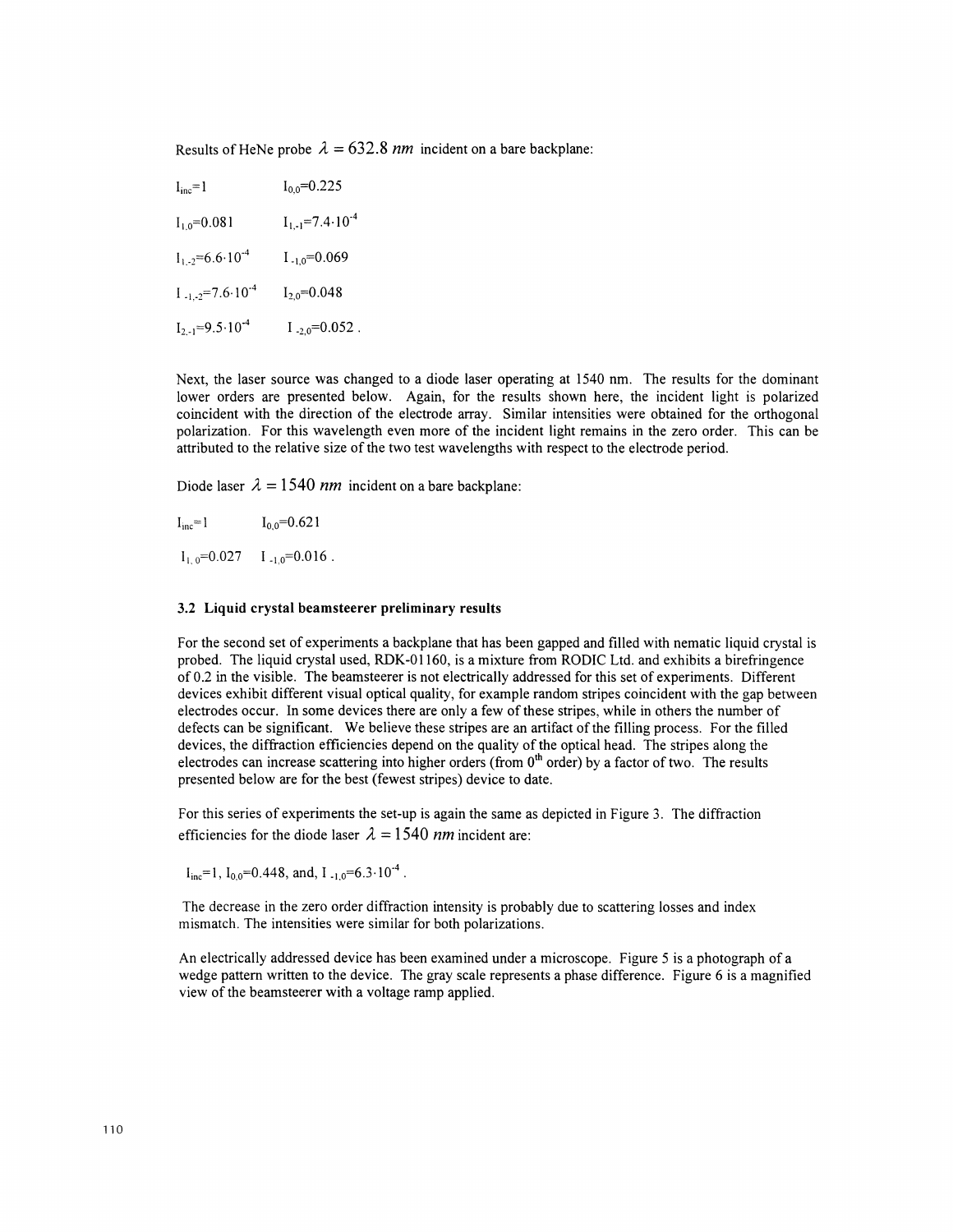

Figure 5. Prototype liquid crystal beamsteerer with a repeating voltage ramp applied every 128 electrodes. The slotted ground planes underneath and orthogonal to the stripes are approximately 30 microns wide.



Figure 6. Close-up photograph of prototype nematic liquid crystal beamsteerer with an applied voltage ramp. The individual pixel pitch of  $1.8 \mu m$  is resolvable at this magnification.

After a series of experiments on devices fabricated using the prototype die, we have determined that a six micron thick liquid crystal layer of BL066 from Merck has a modulation depth of at least 1 wave at 1550 nm for an applied voltage up to 5 V rms. For this demonstration, the increased thickness allows full modulation without completely switching the LC into the homeotropic director orientation, and without doping the LC with a die to enhance the dielectric anisotropy. Due to unfavorable diffraction effects and reduced speed for thicker devices, more testing with dye-doped materials is scheduled. Figure 7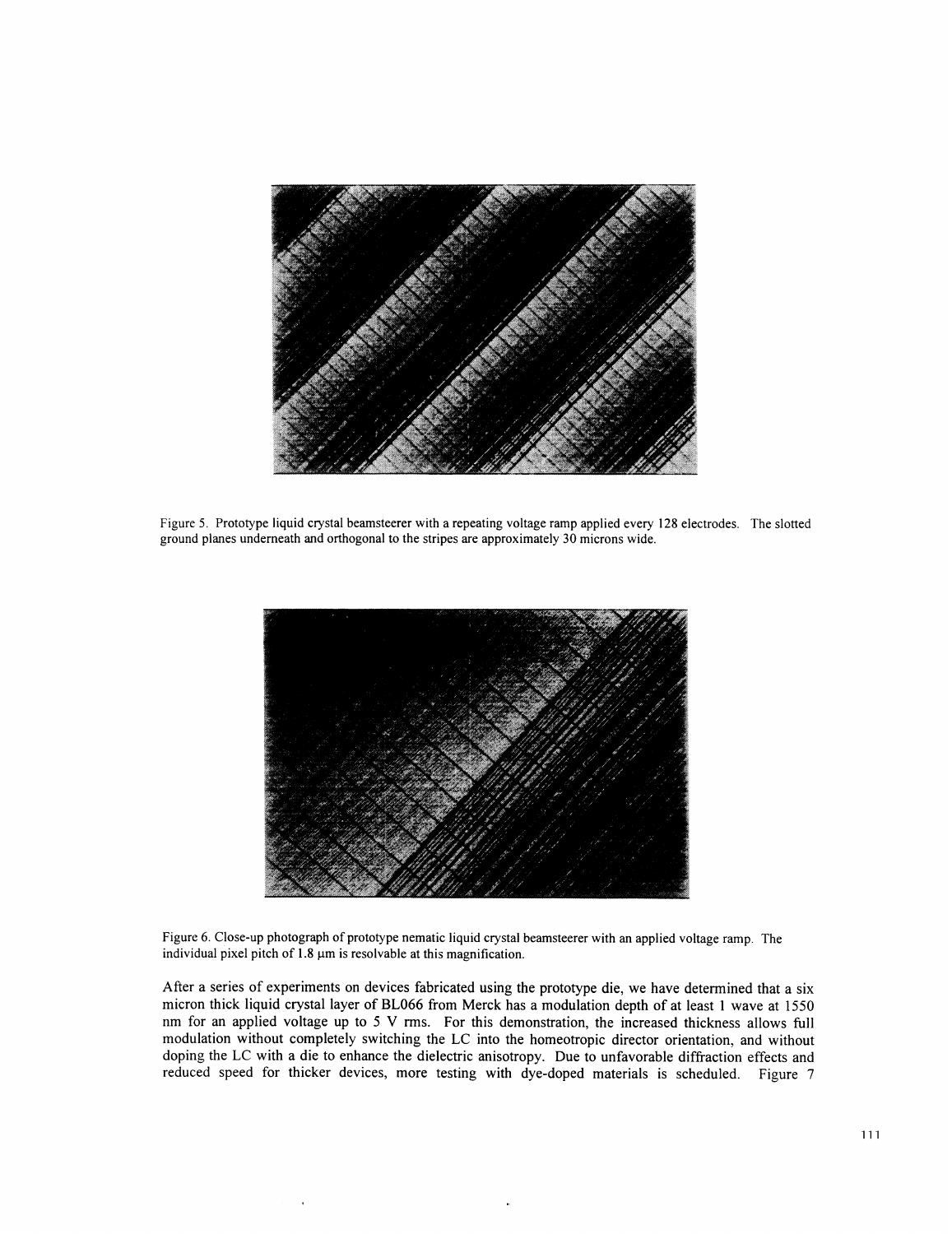demonstrates that the intensity cycles through at least one period (or 1 wave of retardation) for linearly polarized laser light at 1550 nm.



Figure 7. Intensity as a function of voltage, for linearly polarized light incident on a prototype backplane filled with BL066.

For the device which produced the results shown in Figure 7 the alignment was buffed polyimide on the cover glass and photo-aligned polymide on the backplane. This device reflected 54%-58%ofthe incident light into the zero order. A coating or alignment layer on the backplane appears to be critical. Devices that had alignment only on the cover glass exhibited defect stripes and reflected only 30%-43% of the incident light into the zero order.

A dielectric stack has been deposited on five of the prototype die. The mirror design is a five-layer, (three high index, two low index) quarter-wave stack. The mirror thickness is 1.04 microns. This dielectric layer is in addition to the two-micron thick conformal SiOx coating that the prototype die is passivated with. While a witness sample of the dielectric stack on a glass substrate exhibited 75% reflection at a wavelength of 1 550 nm, the backplanes are diffractive because they have not been planarized and the amount of light reflected to the zero order ranges from 47% to 58%. In order to ascertain the true improvement in efficiency due to the mirror we will have to wait until a stack can be deposited on a planarized backplane.

#### 4. PLANARIZATION

A certain amount of circuitry is necessary at each pixel in order to obtain the high-speed multi-level modulation. The methods used to generate these circuits result in uneven surface layers due to the circuit topology. These uneven surfaces cause a considerable amount of light to be diffracted. Additionally, VLSI techniques result in other optical quality issues including local flatness variations and global warpage. Therefore, the VLSI metal is primarily a diffuse scatterer, which reduces the light-efficiency and the contrast. Integrated circuit fabrication processes result in devices exhibiting excellent electrical performance, but poor optical quality. Planarization is necessary to overcome backplane optical losses.

One method to accomplish planarization is to utilize chemical-mechanical polishing (CMP) of a thick oxide layer to remove surface variations (see Figure 8). The CMP method involves front surface polishing on a state-of-the-art cassette-to-cassette process tool. Beginning with unpassivated die, a conformal oxide coating is deposited. The oxide is polished back to within a submicron distance of the underlying pixel pads. At this point the surface is optically flat. Following the oxide polish, a dielectric stack can be deposited to enhance reflectivity. Another possible top surface is a metal mirror. However, this requires vias to be etched to each of the underlying pixels, then lithography of the topmost metal surface.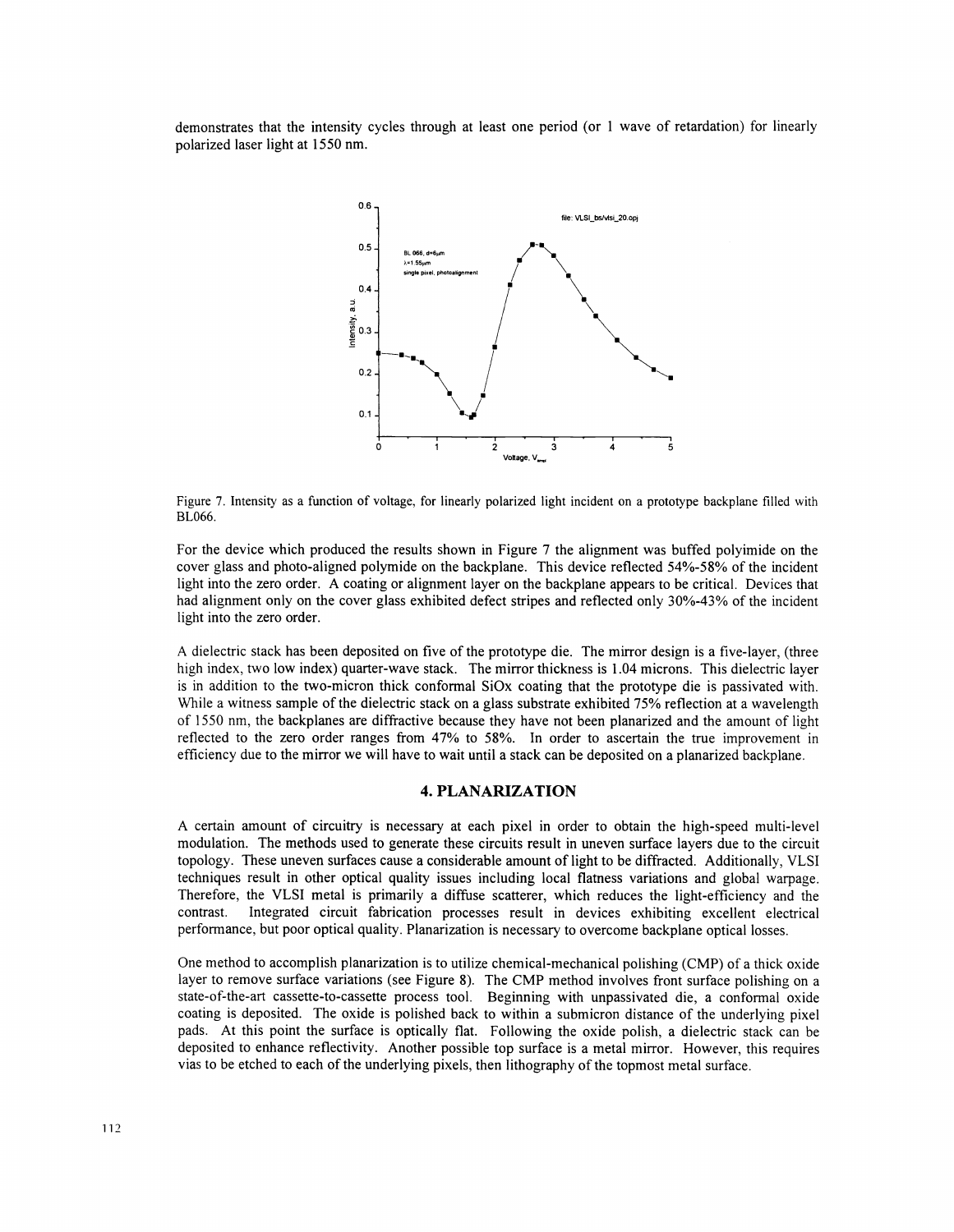

Figure 8. Steps required for planarizing the VLSI die.

# 5. SUMMARY AND CONCLUSIONS

A liquid crystal on VLSI silicon optical phased array as shown in Figure 9 has been discussed. A prototype backplane and the updated version currently in fabrication are specified. The liquid crystal modulator characteristics are presented. The optical diffraction properties of the prototype backplane and liquid crystal optical phased array are examined experimentally. Preliminary results indicate that the key to successful implementation of a liquid crystal optical phased array will be the caliber of the backplane in terms of its optical quality.



Figure 9. The optical head and amplifying circuitry for the VLSI liquid crystal optical phased array. The device is shown with the front housing cover removed. For a complete system, this unit is interfaced with a driver board residing in a desktop PC.